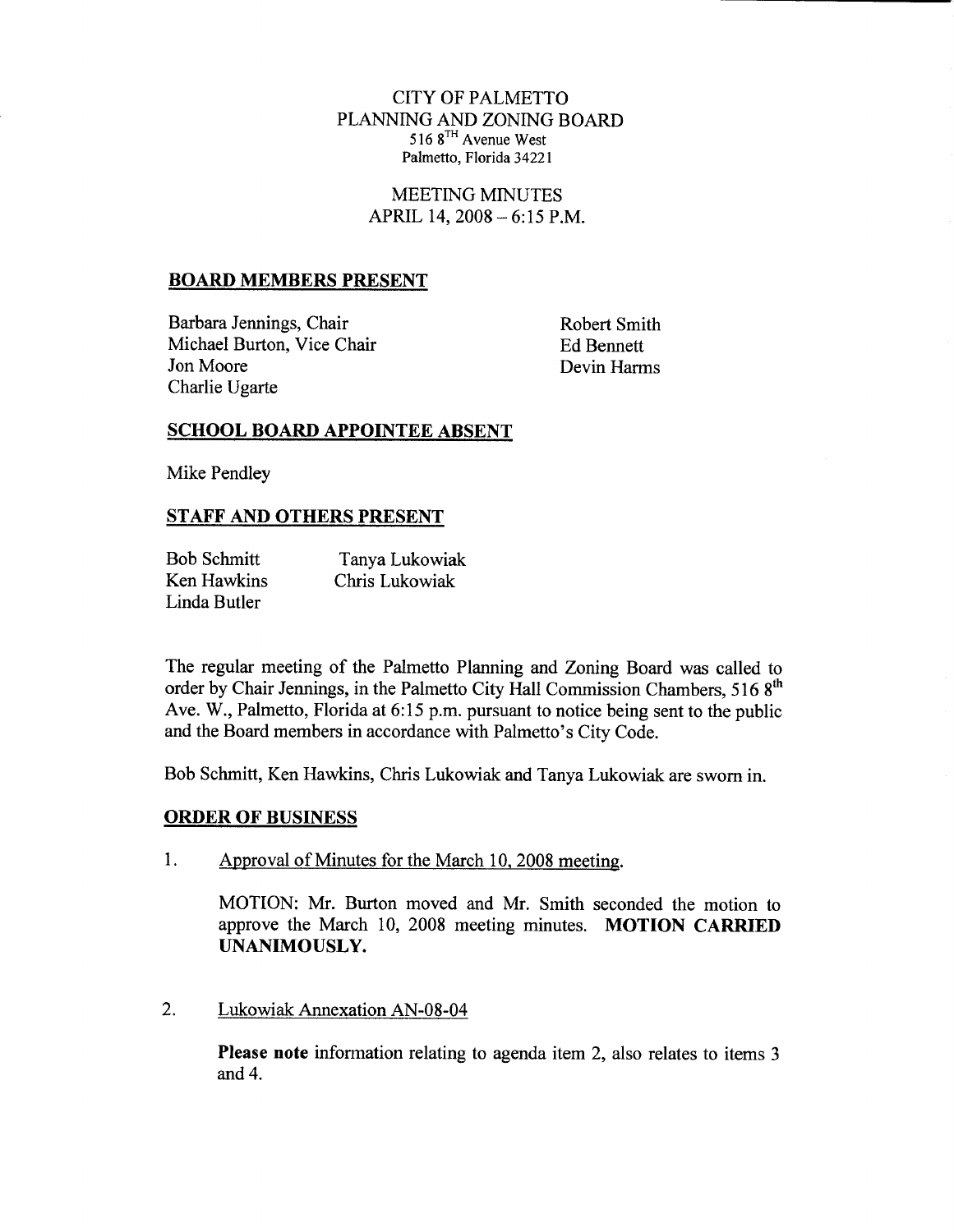City of Palmetto Planning & Zoning Board March 10, 2008 Page 2 of 3

# 3. Lukowiak Comprehensive Plan Amendment PA-08-04 3. Lukowiak Comprehensive P<br>4. Lukowiak Rezone Z-08-04

Mr. Schmitt reviewed the staff report for items 2, Lukowiak Annexation, 3, Lukowiak Comprehensive Plan Amendment and 4, Lukowiak Rezone. Mr. Schmitt also noted a letter from Corvus International regarding utilities availability

Chair Jennings opened the Public Hearing for each item individually item  $#2, #3, and #4.$ 

Chair Jennings closed the Public Hearing

Discussion ensued regarding physical impact and utilities

Mr. Lukowiak, Applicant,  $605 \, 15^{th}$  Ave E., addressed questions and concerns regarding the physical impact to the city, cost, and utilities.

Chair Jennings called for a motion on each agenda items individually.

Item #2, Lukowiak Annexation (AN-08-04) MOTION: Mr. Burton moved and Mr. Bennett seconded the motion to approve the Lukowiak Annexation (AN-08-04). MOTION CARRIED UNANIMOUSLY.

Item #3, Lukowiak Comprehensive Plan Amendment (PA-08-04) MOTION: Mr. Bennett moved and Mr. Smith seconded the motion to approve the Lukowiak Comprehensive Plan Amendment (PA-08-04). MOTION CARRIED UNANUMOUSLY

MOTION: Mr. Bennett moved and Mr. Smith seconded the motion to approve the Lukowiak Comprehensive Plan Amendment (PA-08-04). MOTION CARRIED UNANUMOUSLY.<br>Item #4, Lukowiak Rezone (Z-08-04) MOTION: Mr. Ugarte moved and Mr. H 04). MOTION CARRIED UNANIMOUSLY.

# 5. Alagoz Conditional Use Permit CU-08-01

Chair Jennings removed the Alagoz Conditional use Permit from the agenda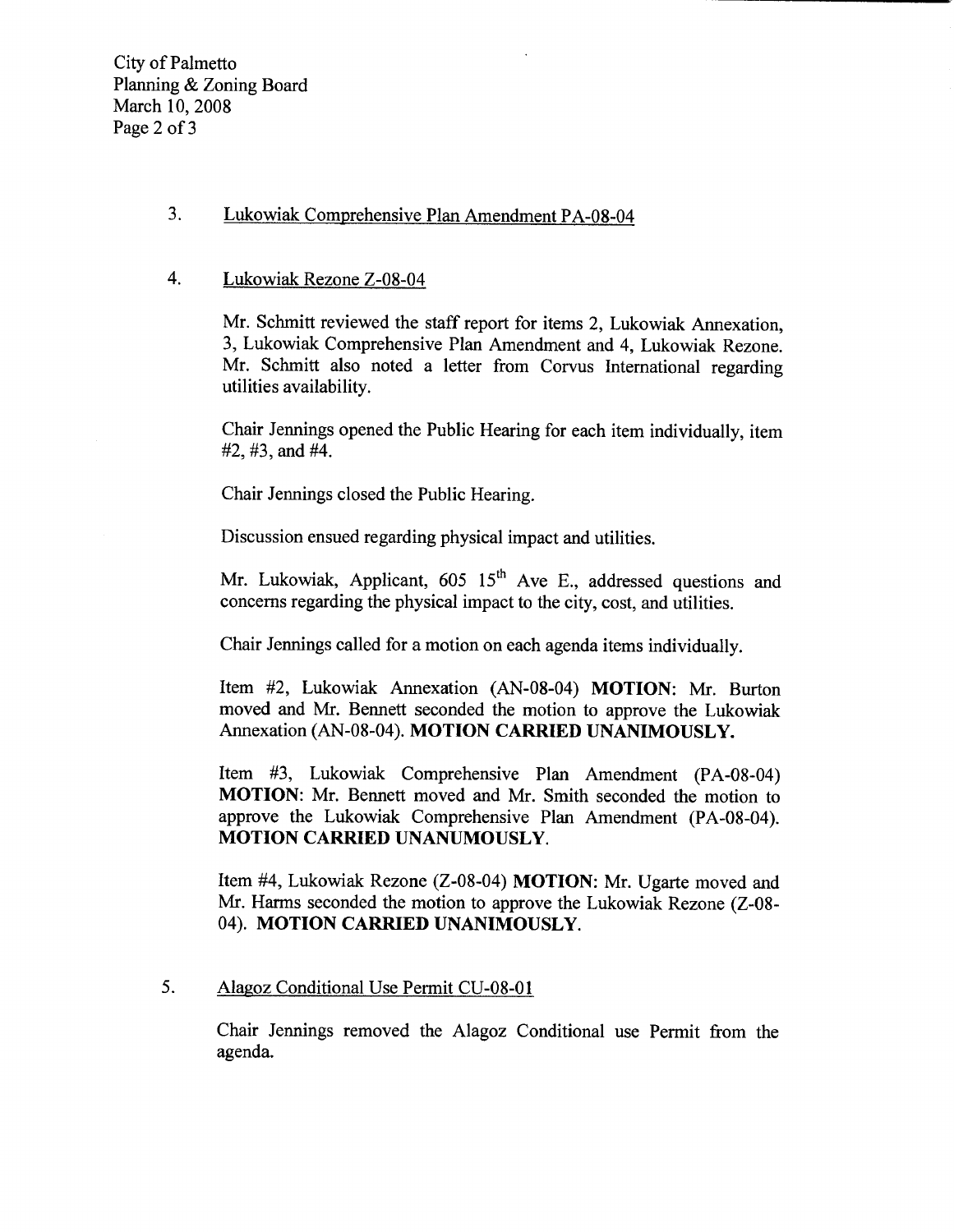City of Palmetto Planning & Zoning Board March 10, 2008 Page 3 of 3

# 6 Old Business

Palmetto Town Center: Mr. Harms questioned the status of Palmetto Town Center. Mr. Schmitt stated on last month the engineer and architect brought back changes to the elevations of the project. There was a glitch in the design, whereas it called for another stairwell, which has since been added. Mr. Schmitt stated he will bring back the site plan when he receives them

Mr. Moore questioned the property line issue, stating it will make their plan unworkable as they currently have it. Mr. Schmitt stated he will speak with Roger Titus, Building Official.

7 New Business

Farmers Market: Mr. Moore questioned Mrs. Lukowiak regarding the status of the Farmers Market. Mrs. Lukowiak stated the market is not going as planned. There were some issues with pedestrians, parking, not enough vendors and a few Saturdays of bad weather. Mr. Moore stated the market was a good plan and thanked Mrs. Lukowiak for sponsoring it.

CAD Drawing: Mr. Ugarte commented on CAD drawings  $\&$  PDF on CD, stating for insurance purposes a disclaimer might be required. Mr. Schmitt stated this was a request by the Fire Department, due to a lack of storage space. It is nothing more than a simplicity issue. If it becomes a liability for the engineers and they would rather not submit them that way. it will be acceptable

It was the consensus of the Board to have this policy reviewed. It was also recommended that Michele Hall be consulted and report back to the Board with finding.

# 8. Adjournment: 6:55 pm

MOTION: the Board unanimously moved to adjourn the meeting. Next Planning and Zoning Board meeting will be held on May 12, 2008.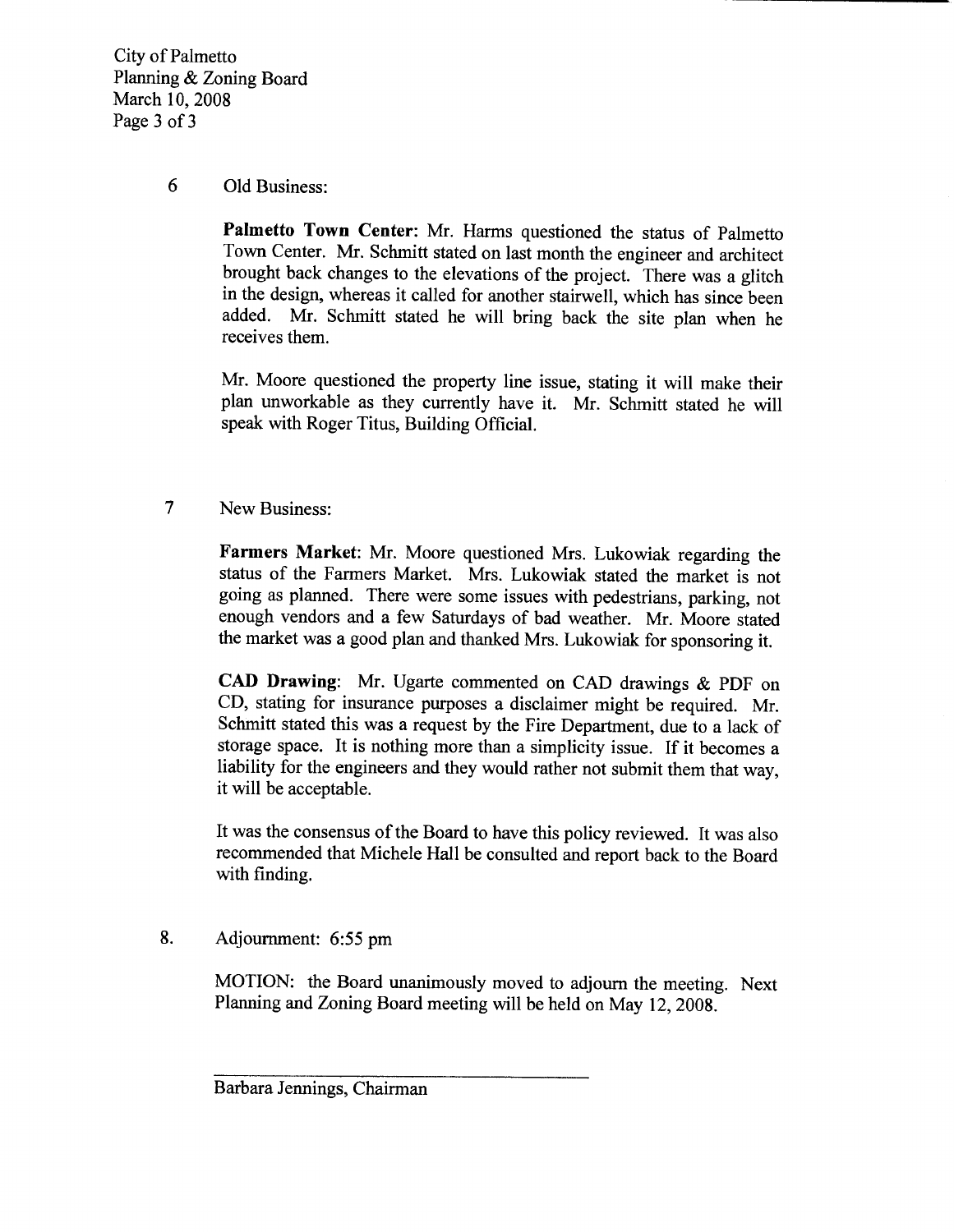

March 13, 2008

Mr. Chris Lukowiak 605 15<sup>th</sup> Avenue Drive East Palmetto, FL 34221

Dear Chris

Pursuant to our discussion at our meeting held back in April of last year, we have completed the West phase of utilities within Sanctuary Cove and can provide access to the utilities including water, sewer, and reclaimed service as needed. Let me know when you are available to meet at the site to go over the specifics and timing.

Thank you for your patience throughout the sitework phase. If you have any questions or need any additional information do not hesitate to contact me at (941) 713-3330.

 $\omega \sim \omega^{-1}$ 

Sincerely

CORVUS INTERNATIONAL

C.Timothy Vining Principal C.Timo<br>Principa<br>TV:cam